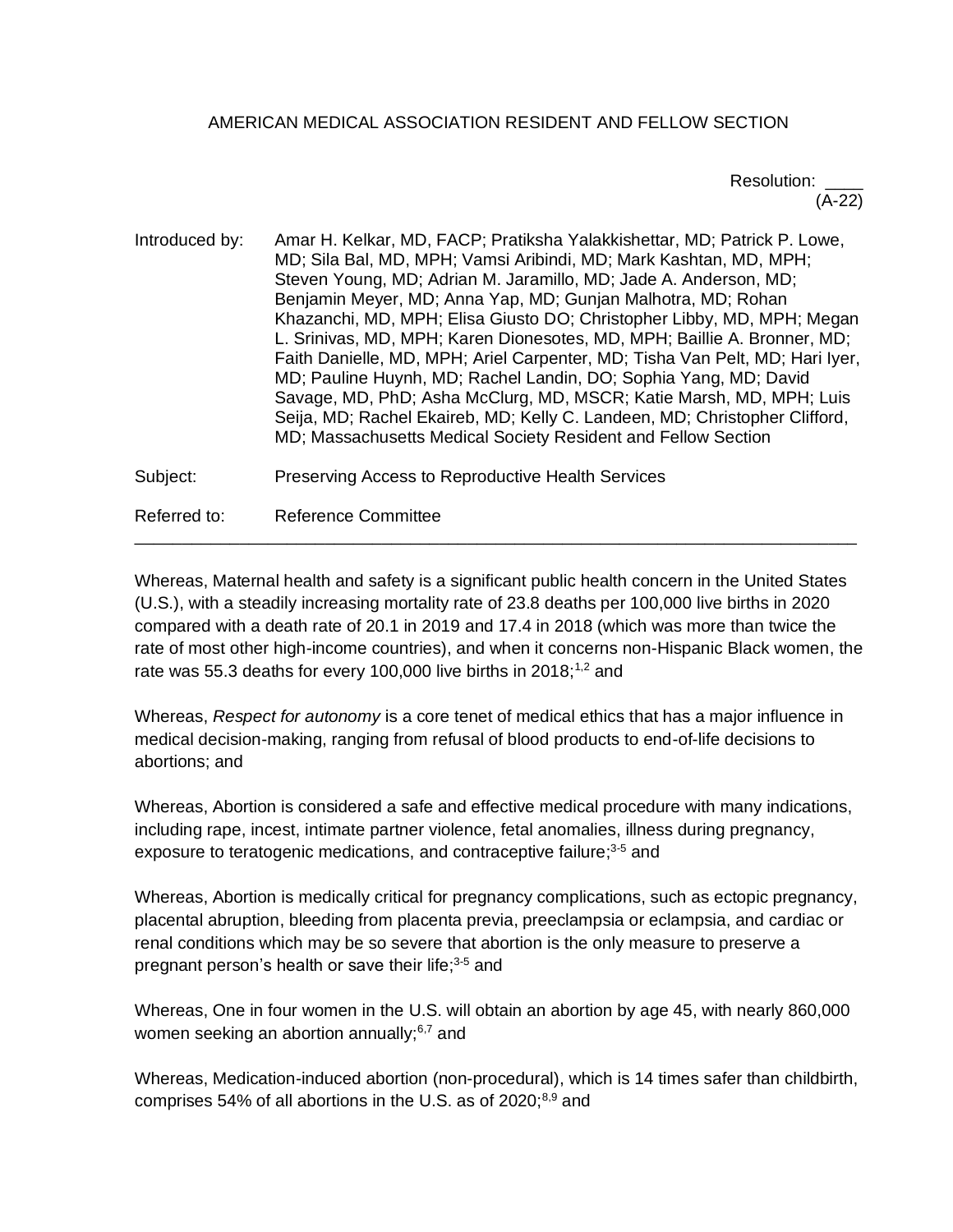Whereas, In 1973, the U.S. Supreme Court decision in *Roe v. Wade* created the federal legal precedent that the 14th Amendment of the U.S. Constitution protects a pregnant person's liberty to choose to have an abortion without excessive government restriction;<sup>10</sup> and

Whereas, Subsequent U.S. Supreme Court decisions in *Planned Parenthood v. Casey* (1992) and *Whole Woman's Health v. Hellerstedt* (2016) have upheld the right to abortion and limited the government's ability to place restrictions on access that present an "undue burden" to patients;<sup>11,12</sup> and

Whereas, If *Roe* is overturned, "trigger laws" in thirteen states would make abortion immediately illegal and nine states would revert to pre-*Roe* statutes that ban all abortions; <sup>13</sup> and

Whereas, If *Roe* is overturned, several states are developing, or have passed laws, that would limit, ban, or criminalize physicians practicing within their scope of practice or would compel physicians to report on their patients, with penalties as severe as "the death penalty or life without the possibility of parole;"<sup>14</sup> and

Whereas, If *Roe* is overturned, forty-one percent of women of reproductive age would see the nearest abortion clinic close and the average distance they would be required to travel to obtain an abortion would increase from 35 miles to 279 miles:<sup>15</sup> and

Whereas, Despite laws prohibiting the criminalization of pregnant persons, there have been criminal charges and convictions against pregnant individuals suffering miscarriages or selfmanaged abortions, and new legislation currently being forwarded to charge pregnant people with homicide for terminating a pregnancy;<sup>16-20</sup> and

Whereas, Several laws nationwide have criminalized or severely curtailed parts of routine reproductive healthcare, including the appropriate management of life-threatening and nonviable ectopic pregnancies, as was the case in recent legislation (HOUSE BILL NO. 2810) that passed in the Missouri House of Representatives;<sup>21</sup> and

Whereas, The Hyde Amendment, which has been in effect since 1980, has restricted access to abortion coverage paid for with federal funds for those enrolled in: Medicaid, disproportionately impacting over four million people of color; Medicare, impacting nearly one million females of reproductive age with a disability; the Federal Employee Health Benefits Program, which includes more than 20 million federal employees and their dependents; TRICARE beneficiaries, which includes nearly 1.4 million servicewomen and dependents of reproductive age; the Indian Health Service and tribally operated facilities, which provide coverage to 2.2 million American Indians and Alaska Natives; the Peace Corps Volunteers; and the federal prison system; $^{22}$  and

Whereas, Twenty-six states prohibit the inclusion of abortion coverage in insurance plans sold on the state marketplace and 11 states prohibit the inclusion of abortion coverage in private insurance plans sold within the state; $23$  and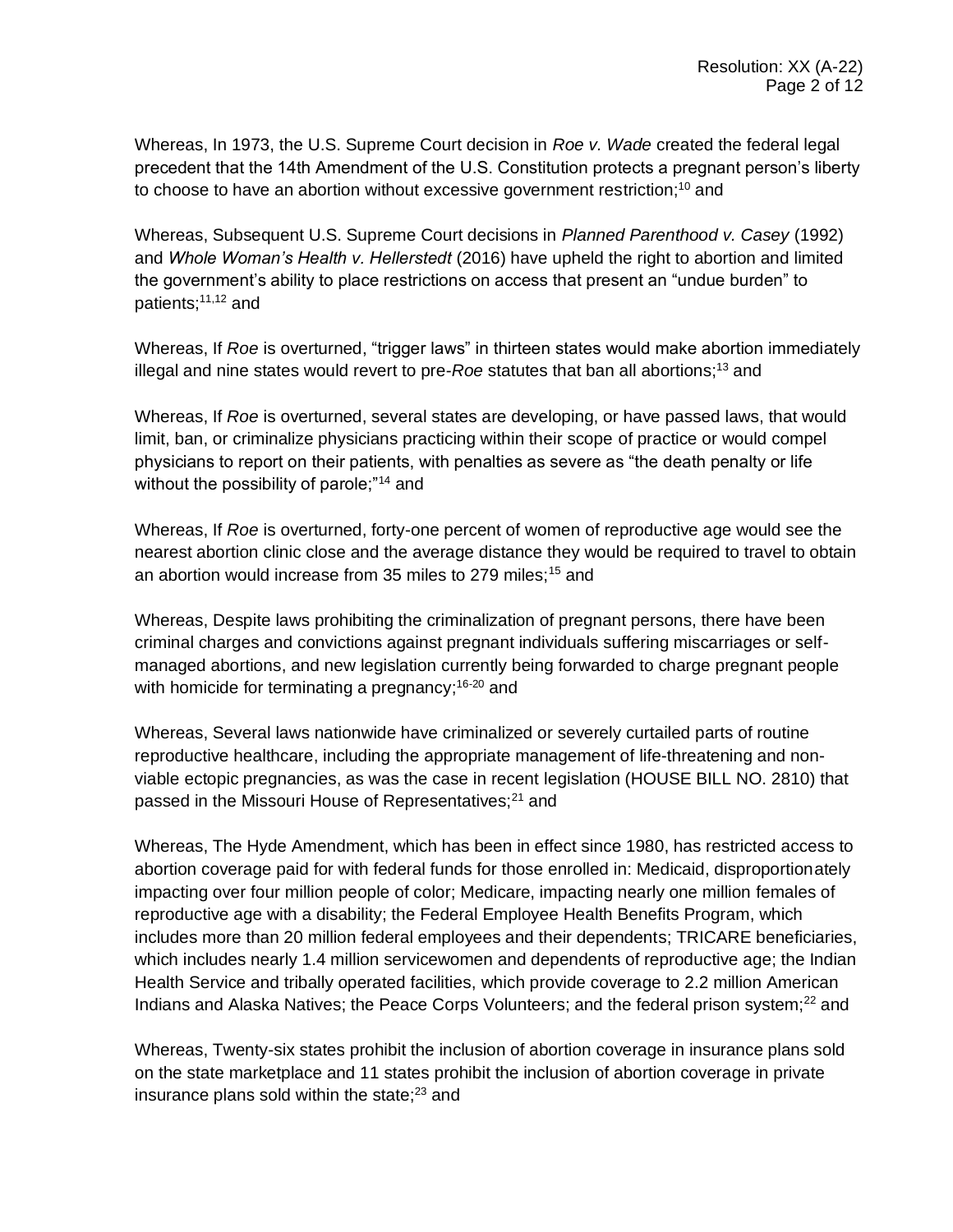Whereas, While the Accreditation Council for Graduate Medical Education (ACGME) requires access to abortion training for all obstetrics and gynecology residencies, 44.8% of accredited programs are located in states certain or likely to ban abortion if *Roe* is overturned:<sup>24</sup> and

Whereas, Publicly-funded family planning health centers (FPHCs) have been critical in narrowing rural health inequities and are an essential source of care for underserved and lowincome individuals throughout the US and are frequently the only available source of care for vulnerable populations in rural areas;<sup>25</sup> and

Whereas, With restrictive abortion laws and states with restrictions on Medicaid and/or Title X coverage of abortion care, there have been closures of many family planning clinics which were used by 60% of participating woman attending as their primary source of care, and these restrictions have coincided with higher total maternal mortality rates;<sup>25,26</sup> and

Whereas, Restrictive abortion laws and policies, such as Medicaid funding restrictions, mandatory parental involvement, mandatory counseling, mandatory waiting period, and two-visit laws have resulted in higher infant mortality rates, higher incidence of pre-term and low birth weight births, decreased utilization of women's preventative health screenings (including mammograms and pap smears), increased rates of sexually-transmitted infections (specifically gonorrhea and chlamydia), and, most notably, overall increased rates of abortions;<sup>27-30</sup> and

Whereas, Currently, 49% of patients that get an abortion are under the poverty line and another quarter are very close to the poverty line; $31$  and

Whereas, Access to affordable abortion has the potential to determine the trajectory of an individual's life, with a study on socioeconomic outcomes of pregnant individuals seeking abortions demonstrating that 72% of the women who did not receive an abortion were subsequently living in poverty, compared to 55% of those who received an abortion; $32,33$  and

Whereas, People in underserved populations (such as racialized minorities, sexual and gender minorities, and those with low socioeconomic status) already face disparities with regards to accessing reproductive health services, including lower rates of insurance, higher pregnancy mortality rates, limited geographic access to care, and lower exposure to comprehensive sexual education, and these groups will be disproportionately affected by restrictive abortion and reproductive health laws; $34-36$  and

Whereas, The AMA has taken decisive steps to forwards its mission of health equity, including the creation of the AMA Health Equity Center, underscoring a commitment to reducing barriers to accessing health services that disproportionately harm underserved populations; and

Whereas, Legal restrictions on medically-managed abortions do not reduce the incidence of abortions; 37-40 and

Whereas, Mortality and morbidity from self-managed abortions without expert medical care are preventable, can be severe, and can affect future reproduction;37-40 and

Whereas, Numerous state laws have established exceptions to abortion bans for the health and welfare of the pregnant person;<sup>41,42</sup> and

Whereas, In response to the COVID-19 pandemic, in December 2021, the FDA amended the mifepristone Risk Evaluation and Mitigation Strategy (REMS) program by removing the inperson dispensing requirement, adding a requirement that pharmacies which dispense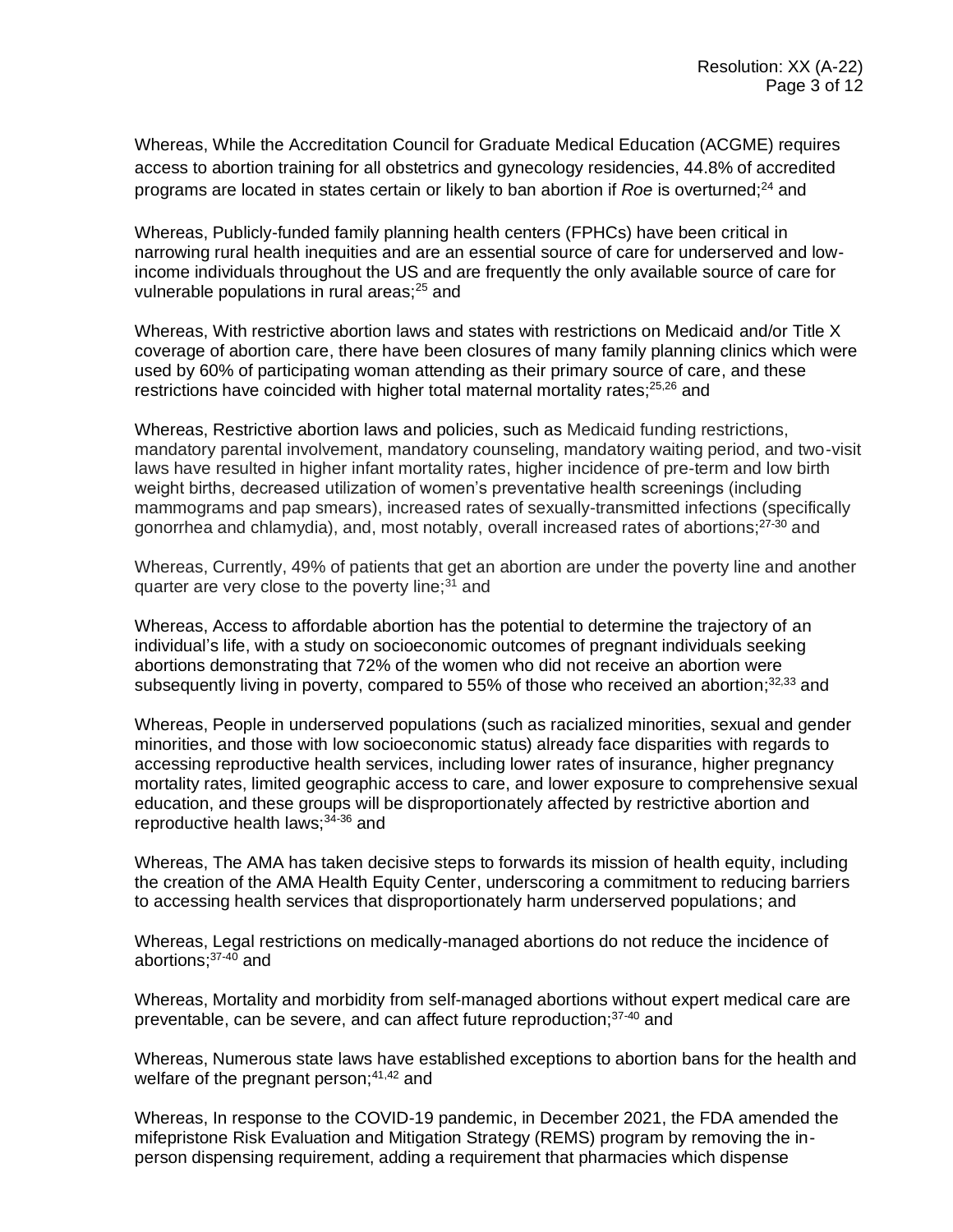mifepristone must be certified, and maintaining the prescriber certification and Patient Agreement Form requirement;<sup>43,44</sup> and

Whereas, When mifepristone was made more accessible, adverse events, complications, and rates of abortion remained unchanged, while rates of second trimester induced abortions actually decreased;45,46 and

Whereas, In recent years, despite protections outlined by *Roe* and subsequent cases, several states have passed laws imposing limitations on abortion access, culminating in *Dobbs v. Jackson Women's Health Organization*, which heard oral arguments in the U.S. Supreme Court starting December 1, 2021 and represents the most significant challenge to reproductive rights to date; $47,48$  and

Whereas, On May 2, 2022, a leaked draft opinion from the U.S. Supreme Court revealed a plan to broadly reverse the constitutional right to abortion originally defined by *Roe* that, if finalized, would have wide-ranging implications for access to reproductive health care:<sup>49</sup> and

Whereas, The AMA has come out strongly to defend reproductive rights through amicus briefs, viewpoints, and statements on several recent challenges to reproductive rights and related medical practice, including *United States v. Texas* and *Dobbs v. Jackson Women's Health Organization*, including stating that, "access to abortion remains vital for pregnant patients' overall health and well-being," and, "abortion is a safe, common, and essential component of health care;" 50-54 and

Whereas, On May 5, 2022, in response to the leaked draft opinion for the *Dobbs vs. Jackson Women's Health Organization* case, the President of the AMA released a statement condemning the severe intrusion into the physician-patient relationship, and stated that "we strongly urge the Court to reject the premise of the draft opinion and affirm precedent that allows patients to receive the critical reproductive health care that they need:"<sup>54</sup> and

Whereas, The AMA Code of Ethics section 4.2.7 states, "The Principles of Medical Ethics of the AMA do not prohibit a physician from performing an abortion in accordance with good medical practice and under circumstances that do not violate the law;" and

Whereas, Current AMA policy defends the physician-patient family relationship, opposes state and/or federal efforts to interfere with physician-patient communications in clinical care delivery, opposes government or third-party interference in medical decision-making, and supports litigation to block the implementation of laws restricting the privacy of physician-patient-family relationships, or both; and

Whereas, Current AMA policy supports reproductive rights and the ability for physicians to practice and be appropriately reimbursed in this field without state interference, but contains inconsistencies requiring clarification and revision; and

Whereas, "Reproductive health services" were defined in the U.S. Code through the *Freedom of Access to Clinic Entrances Act of 1994* to be, "reproductive health services provided in a hospital, clinic, physician's office, or other facility, and includes medical, surgical, counselling or referral services relating to the human reproductive system, including services relating to pregnancy or the termination of a pregnancy," which include, but are not limited to, prenatal care, childbirth, postpartum care, contraception, emergency contraception, sterilization, abortion care, miscarriage management, adoption, and infertility care;<sup>55,56</sup> therefore be it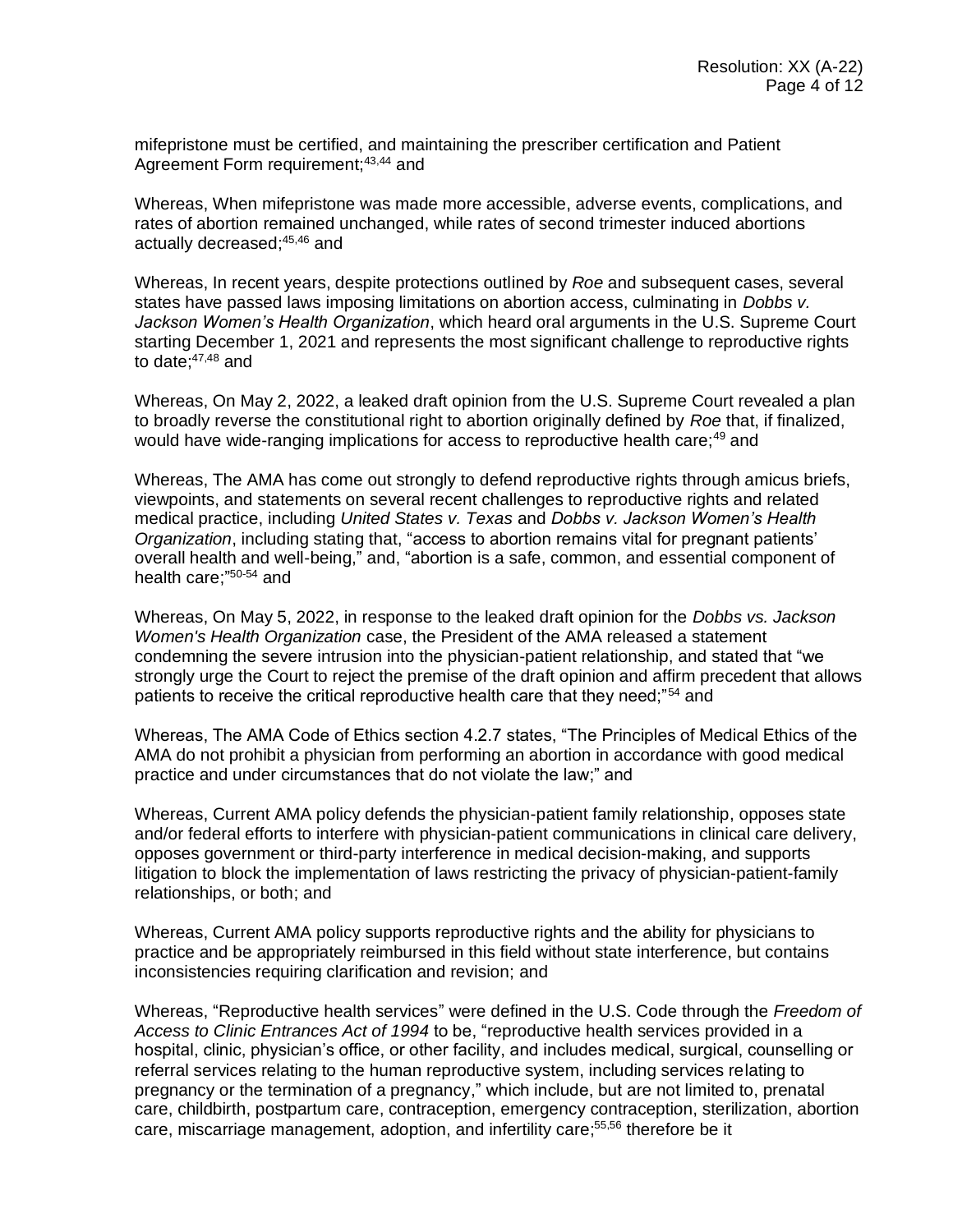RESOLVED, that our AMA:

- (1) Recognizes that healthcare, including reproductive health services like contraception and abortion, is a human right;
- (2) Opposes limitations on access to evidence-based reproductive health services, including contraception and abortion;
- (3) Will work with interested state medical societies and medical specialty societies to vigorously advocate for broad, equitable access to reproductive health services, including contraception and abortion;
- (4) Supports shared decision-making between patients and their physicians regarding reproductive healthcare;
- (5) Opposes any effort to undermine the basic medical principle that clinical assessments, such as viability of the pregnancy and safety of the pregnant person, are determinations to be made only by healthcare professionals with their patients;
- (6) Opposes the imposition of criminal and civil penalties or other retaliatory efforts against patients, patient advocates, physicians, other healthcare workers, and health systems for receiving, assisting in, referring patients to, or providing reproductive health services;
- (7) Will advocate for legal protections for patients who cross state lines to receive reproductive health services, including contraception and abortion, or who receive medications for contraception and abortion from across state lines, and legal protections for those that provide, support, or refer patients to these services;
- (8) Will review the AMA policy compendium and recommend policies which should be amended or rescinded to reflect these core values, with report back at I-22; and be it further

RESOLVED, That this resolution be immediately forwarded to the AMA House of Delegates at A-22.

Fiscal Note: [Provide Estimate or Leave Blank]

Received: XX/XX/XX

#### **References:**

1. Hoyert DL. Maternal Mortality Rates in the United States, 2020. Atlanta: Centers for Disease Control, 2020, https://www.cdc.gov/nchs/data/hestat/maternal-mortality/2020/maternal-mortalityrates-2020.htm.

\_\_\_\_\_\_\_\_\_\_\_\_\_\_\_\_\_\_\_\_\_\_\_\_\_\_\_\_\_\_\_\_\_\_\_\_\_\_\_\_\_\_\_\_\_\_\_\_\_\_\_\_\_\_\_\_\_\_\_\_\_\_\_\_\_\_\_\_\_\_\_\_\_\_\_\_

- 2. Tikkanen R, Gunja MZ, FitzGerald M, Zephyrin L. Maternal Mortality and Maternity Care in the United States Compared to 10 Other Developed Countries. Commonwealth Fund, 2020, https://www.commonwealthfund.org/publications/issue-briefs/2020/nov/maternal-mortalitymaternity-care-us-compared-10 countries#:~:text=In%202018%2C%20there%20were%2017,%2C%20Norway%2C%20and%20N ew%20Zealand.
- 3. Facts are Important: Abortion is Healthcare. Washington D.C.: American College of Obstetricians and Gynecologists, 2022, https://www.acog.org/advocacy/facts-are-important/abortion-ishealthcare.
- 4. National Academies of Sciences E, Medicine. The Safety and Quality of Abortion Care in the United States. Washington, DC: The National Academies Press; 2018.
- 5. Cameron S. Recent advances in improving the effectiveness and reducing the complications of abortion. F1000Res. 2018;7:F1000 Faculty Rev-1881. Published 2018 Dec 2. doi:10.12688/f1000research.15441.1
- 6. Bearak J, Popinchalk A, Ganatra B, Moller AB, Tunçalp Ö, Beavin C, Kwok L, Alkema L. Unintended pregnancy and abortion by income, region, and the legal status of abortion: estimates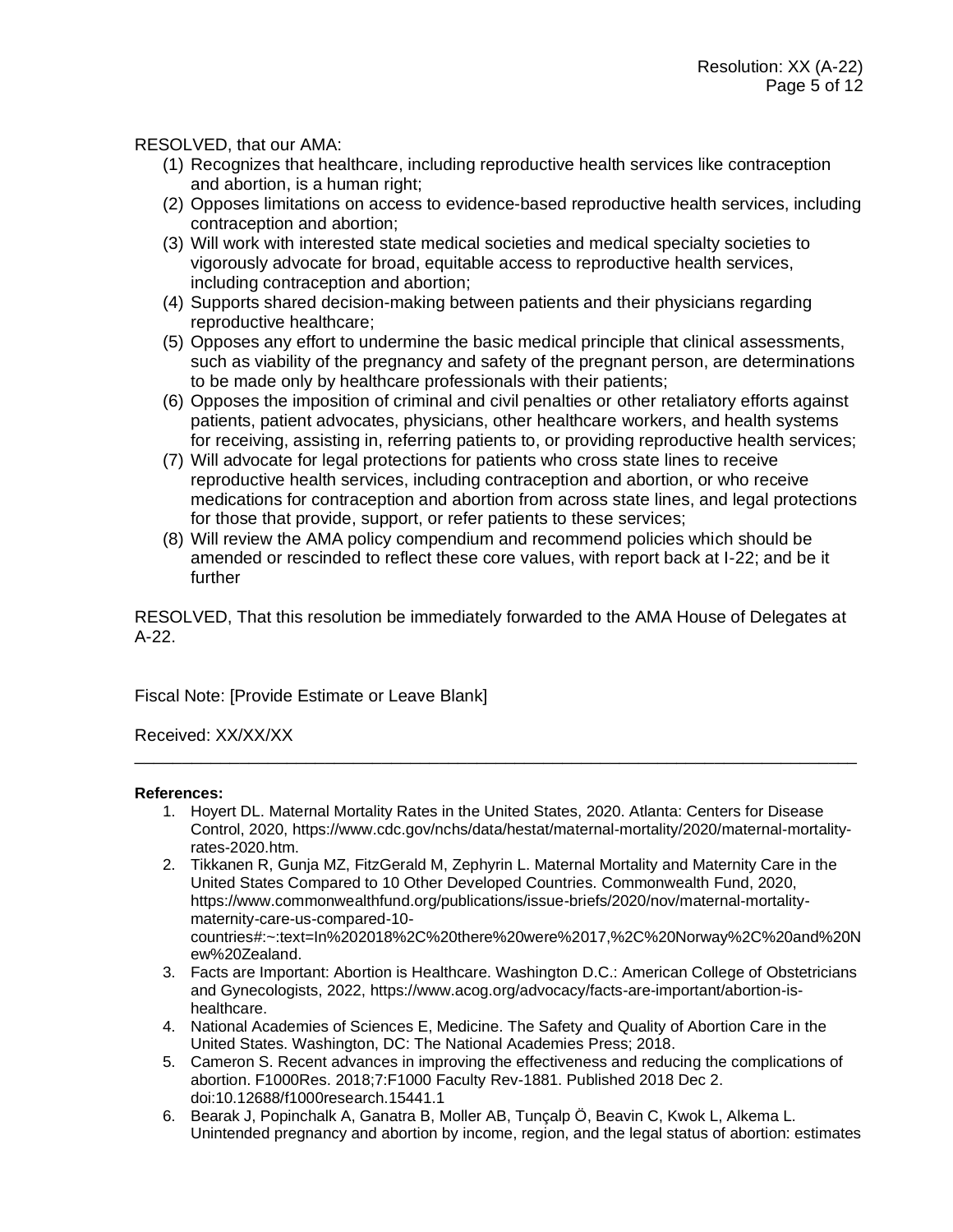from a comprehensive model for 1990–2019. Lancet Glob Health. 2020 Sep;8(9):e1152-e1161. doi: 10.1016/S2214-109X(20)30315-6. Epub 2020 Jul 22.

- 7. Jones RK, Witwer E and Jerman J. Abortion Incidence and Service Availability in the United States, 2017. New York: Guttmacher Institute, 2019, https://www.guttmacher.org/report/abortionincidence-service-availability-us-2017. doi: 10.1363/2019.30760.
- 8. Raymond EG, Grimes DA. The comparative safety of legal induced abortion and childbirth in the United States. Obstet Gynecol. 2012;119(2 Pt 1):215-219. doi:10.1097/AOG.0b013e31823fe923
- 9. Jones RK, Nash E, Philbin J, Kirstein M. Medication Abortion Now Accounts for More Than Half of All US Abortions. New York: Guttmacher Institute, 2022, https://www.guttmacher.org/article/2022/02/medication-abortion-now-accounts-more-half-all-usabortions.
- 10. Blackmun, H. A. & Supreme Court Of The United States. (1972) U.S. Reports: Roe v. Wade, 410 U.S. 113. [Periodical] Retrieved from the Library of Congress, https://www.loc.gov/item/usrep410113/.
- 11. O'Connor, S. D., Kennedy, A. M., Souter, D. H. & Supreme Court Of The United States. (1991) U.S. Reports: Planned Parenthood of Southeastern Pennsylvania v. Casey, 505 U.S. 833. [Periodical] Retrieved from the Library of Congress, https://www.loc.gov/item/usrep505833/.
- 12. Whole Woman's Health v. Hellerstedt. (n.d.). Oyez. Retrieved April 4, 2020, from https://www.oyez.org/cases/2015/15-274
- 13. Nash E, Cross L. 26 States Are Certain or Likely to Ban Abortion Without Roe: Here's Which Ones and Why. New York: Guttmacher Institute, 2021, https://www.guttmacher.org/article/2021/10/26-states-are-certain-or-likely-ban-abortion-withoutroe-heres-which-ones-and-why.
- 14. Messerly M, Ollstein AM. Abortion bans and penalties would vary widely by state. Washington D.C.: Politico, 2022, https://www.politico.com/news/2022/05/06/potential-abortion-bans-andpenalties-by-state-00030572.
- 15. Myers C, Jones R, Upadhyay U. Predicted changes in abortion access and incidence in a post-Roe world. Contraception. 2019 Nov;100(5):367-373. doi: 10.1016/j.contraception.2019.07.139. Epub 2019 Jul 31.
- 16. Breslow L. Brittney Poolaw and the Long Tradition of State-Sponsored Control of Women and Their Fertility. Boston: Harvard Law Petrie-Flom Center, 2021, https://blog.petrieflom.law.harvard.edu/2021/10/26/poolaw-reproductive-control/.
- 17. Cohen L. Manslaughter conviction of 21-year-old Oklahoma woman who suffered miscarriage sparks outcry. New York: CBS News, 2021, https://www.cbsnews.com/news/brittany-poolawmanslaughter-miscarriage-

pregnancy/?fbclid=IwAR1M4dlia9u\_e1\_mbOmuqYYVHmKhwSp5NAnpC8C8xH8TAhIQkiqfMqGL 2mg.

- 18. Oklahoma Prosecution and Conviction of a Woman for Experiencing a Miscarriage is Shameful and Dangerous. New York: National Advocates for Pregnant Women, 2021, https://www.nationaladvocatesforpregnantwomen.org/oklahoma-prosecution-and-conviction-of-awoman-for-experiencing-a-miscarriage-is-shameful-and-dangerous/.
- 19. WWL Staff. Louisiana women who have abortions could face murder charges in new bill. New Orleans: 4WWL, 2022, https://www.wwltv.com/article/news/politics/louisiana-hb-813-abortionmurder-fertilization/289-26ef324a-28a4-4391-9bd5-c615e61676f7.
- 20. McCullough J. After pursuing an indictment, Starr County district attorney drops murder charge over self-induced abortion. Austin: Texas Tribune, 2022, https://www.texastribune.org/2022/04/10/starr-county-murder-charge/.
- 21. Kellogg S. Missouri House passes anti-abortion bill further tightening restrictions on providers. St. Louis: St. Louis Public Radio, 2022, https://www.kcur.org/politics-elections-and-government/2022- 04-06/missouri-house-passes-anti-abortion-bill-further-tightening-restrictions-on-providers.
- 22. Donovan MK. In Real Life: Federal Restrictions on Abortion Coverage and the Women They Impact. New York: Guttmacher Institute, 2017, https://www.guttmacher.org/gpr/2017/01/real-lifefederal-restrictions-abortion-coverage-and-women-they-impact.
- 23. Interactive: How State Policies Shape Access to Abortion Coverage. San Francisco: Kaiser Family Foundation 2021, https://www.kff.org/womens-health-policy/issue-brief/interactive-howstate-policies-shape-access-to-abortion-coverage/.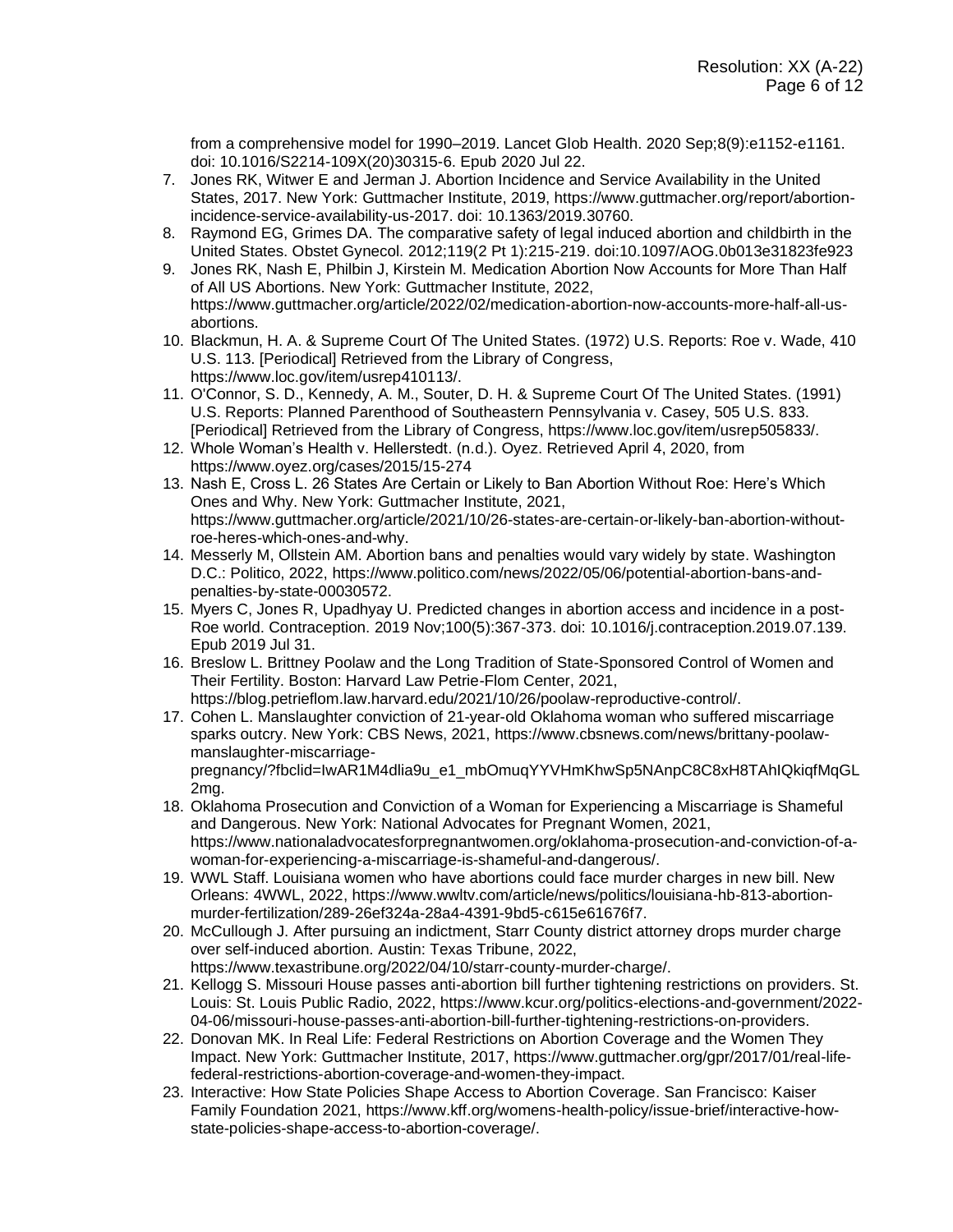- 24. Vinekar K, Karlapudi A, Nathan L, Turk J, Rible R, Steinauer J. Projected Implications of Overturning Roe v Wade on Abortion Training in U.S. Obstetrics and Gynecology Residency Programs. Obstetrics & Gynecology. 2022 Apr 27. doi: 10.1097/AOG.0000000000004832
- 25. Frost JJ, Gold RB, Bucek A. Specialized Family Planning Clinics in the United States: Why Women Choose Them and Their Role in Meeting Women's Health Care Needs. 2012;22(6):e519 e25 doi: 10.1016/j.whi.2012.09.002
- 26. Vilda D, Wallace ME, Daniel C, Evans MG, Stoecker C, Theall KP. State Abortion Policies and Maternal Death in the United States, 2015–2018. Am J Public Health. 2021 Sep;111(9):1696-1704. doi: 10.2105/AJPH.2021.306396. Epub 2021 Aug 19. PMID: 34410825; PMCID: PMC8589072.
- 27. Pabayo R, Ehntholt A, Cook DM, Reynolds M, Muennig P, Liu SY. Laws Restricting Access to Abortion Services and Infant Mortality Risk in the United States. Int J Environ Res Public Health. 2020 May 26;17(11):3773. doi: 10.3390/ijerph17113773. PMID: 32466506; PMCID: PMC7312072.
- 28. Stevenson AJ, Flores-Vazquez IM, Allgeyer RL, Schenkkan P, Potter JE. Effect of Removal of Planned Parenthood from the Texas Women's Health Program. N Engl J Med. 2016 Mar 3;374(9):853-60. doi: 10.1056/NEJMsa1511902. Epub 2016 Feb 2.
- 29. Han L, Chen A, Wei S, Ong JJ, Iwelunmor J, Tucker JD. Crowdsourcing in Health and Health Research: A Practical Guide. Geneva: World Health Organization, 2018, https://apo.who.int/publications/i/item/2018-07-11-crowdsourcing-in-health-and-health-research-apractical-guide.
- 30. State Family Planning Funding Restrictions. New York: Guttmacher Institute, 2019, https://www.guttmacher.org/print/state-policy/explore/state-family-planning-funding-restrictions.
- 31. Sanger-Katz M, Miller CC, Bui Qand. Who Gets Abortions in America? New York: The New York Times, 2021, https://www.nytimes.com/interactive/2021/12/14/upshot/who-gets-abortions-inamerica.html.
- 32. Foster DG, Biggs MA, Ralph L, Gerdts C, Roberts S, Glymour MM. Socioeconomic Outcomes of Women Who Receive and Women Who Are Denied Wanted Abortions in the United States. Am J Public Health. 2018 Mar;108(3):407-413. doi: 10.2105/AJPH.2017.304247. Epub 2018 Jan 18. PMID: 29345993; PMCID: PMC5803812.
- 33. Hajdu, G., Hajdu, T., 2021. The long-term impact of restricted access to abortion on children's socioeconomic outcomes. PLOS ONE 16, e0248638.. doi:10.1371/journal.pone.0248638
- 34. Dehlendorf C, Weitz T. Access to Abortion Services: A Neglected Health Disparity. J Health Care Poor Underserved. 2011 May;22(2):415-21. doi: 10.1353/hpu.2011.0064.
- 35. The Disproportionate Harm of Abortion Bans: Spotlight on Dobbs v. Jackson Women's Health. New York: Center for Reproductive Rights, 2021, https://reproductiverights.org/supreme-courtcase-mississippi-abortion-ban-disproportionate-harm/.
- 36. Blumenthal D, Zephyrin L. Texas's New Abortion Law Will Harm People of Color, Further Entrench Racist Policies. New York: The Commonwealth Fund, 2021, https://www.commonwealthfund.org/blog/2021/texass-new-abortion-law-will-harm-people-colorfurther-entrench-racist-policies.
- 37. Shah I, Åhman E. Unsafe Abortion: Global and Regional Incidence, Trends, Consequences, and Challenges. J Obstet Gynaecol Can. 2009 Dec;31(12):1149-1158. doi: 10.1016/S1701- 2163(16)34376-6.
- 38. Rosenbaum, L. Perilous Politics Morbidity and Mortality in the Pre-Roe Era. N Engl J Med. 2019 Sep 5;381(10):893-895. doi: 10.1056/NEJMp1910010.
- 39. Harris LH, Grossman D. Complications of Unsafe and Self-Managed Abortion. N Engl J Med. 2020 Mar 12;382(11):1029-1040. doi: 10.1056/NEJMra1908412.
- 40. Rasch V. Unsafe abortion and postabortion care an overview. Acta Obstet Gynecol Scand. 2011 Jul;90(7):692-700. doi: 10.1111/j.1600-0412.2011.01165.x. Epub 2011 May 25.
- 41. Fenner D. Anal incontinence: relationship to pregnancy, vaginal delivery, and cesarean section. Semin Perinatol. 2006 Oct;30(5):261-6.
- 42. McKinnie et al. The effect of pregnancy and mode of delivery on the prevalence of urinary and fecal incontinence. Am J Obstet Gynecol. 2005 Aug;193(2):512-7; discussion 517-518.
- 43. Verma N, Wellbery V. Understanding the Practical Implications of the FDA's December 2021 Mifepristone REMS Decision: A Q&A with Dr. Nisha Verma and Vanessa Wellbery. Published online March 28, 2022. Accessed April 15, 2022. https://www.acog.org/en/news/news-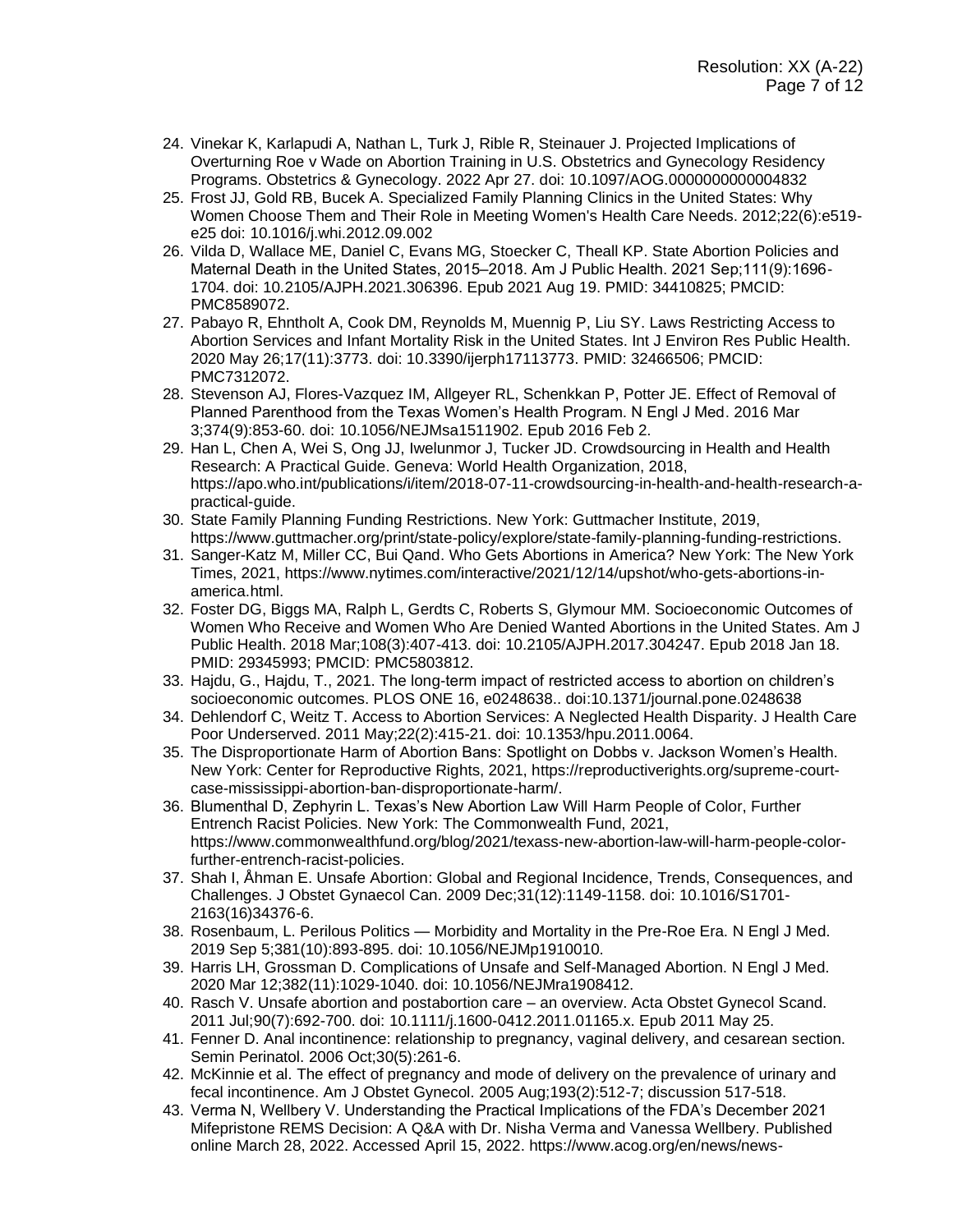articles/2022/03/understanding-the-practical-implications-of-the-fdas-december-2021 mifepristone-rems-decision

- 44. Research C for DE and. Mifeprex (mifepristone) Information. FDA. Published online February 7, 2022. Accessed April 14, 2022. https://www.fda.gov/drugs/postmarket-drug-safety-informationpatients-and-providers/mifeprex-mifepristone-information
- 45. Schummers L, Darling EK, Dunn S, et al. Abortion Safety and Use with Normally Prescribed Mifepristone in Canada. N Engl J Med. 2022;386(1):57-67. doi:10.1056/NEJMsa2109779
- 46. Grossman DA, Grindlay K, Buchacker T, Potter JE, Schmertmann CP. Changes in Service Delivery Patterns After Introduction of Telemedicine Provision of Medical Abortion in Iowa. Am J Public Health. 2013;103(1):73-78.
- 47. Nash E. Abortion Rights in Peril What Clinicians Need to Know. N Engl J Med. 2019 Aug 8;381(6):497-499. doi: 10.1056/NEJMp1906972. Epub 2019 Jun 19.
- 48. Wilkinson B, Onwuzurike C, Bartz D. Restrictive State Abortion Bans A Reproductive Injustice. N Engl J Med. 2022 Mar 31;386(13):1197-1199. doi: 10.1056/NEJMp2119364. Epub 2022 Mar 26.
- 49. Gerstein J, Ward A. Supreme Court has voted to overturn abortion rights, draft opinion shows. Arlington: Politico, 2022, https://www.politico.com/news/2022/05/02/supreme-court-abortion-draftopinion-00029473.
- 50. No. 21-588 United States of America v. The State of Texas, et al. Washington D.C.: The Supreme Court of the United States of America, 2021, https://www.supremecourt.gov/DocketPDF/21/21- 588/197854/20211027155923274\_10272021%20TMA%20Amicus%20Brief%20in%20Support%2 0of%20United%20States%2021-588.2.pdf.
- 51. No. 19-1392 Thomas E. Dobbs, M.D., M.P.H., State Health Office, Mississippi Department of Health, et al. v. Jackson Women's Health Organization, et al. Washington D.C.: The Supreme Court of the United States of America, 2021, https://www.supremecourt.gov/DocketPDF/19/19- 1392/193074/20210920174518042\_19-1392%20bsacACOGetal.pdf.
- 52. Harmon GE. Unconstitutional attack on reproductive health must not stand. Chicago: American Medical Association, 2021, https://www.ama-assn.org/about/leadership/unconstitutional-attackreproductive-health-must-not-stand.
- 53. Harmon GE. AMA statement on Texas SB8 Supreme Court opinion. Chicago: American Medical Association, 2021, https://www.ama-assn.org/press-center/press-releases/ama-statement-texassb8-supreme-court-opinion.
- 54. Harmon GE. AMA statement on draft Supreme Court opinion. Chicago: American Medical Association, 2022, https://www.ama-assn.org/press-center/press-releases/ama-statement-draftsupreme-court-opinion.
- 55. Freedom of Access to Clinic Entrances Act of 1994, Title 18 U.S.C. § 248. https://www.govinfo.gov/app/details/USCODE-2009-title18/USCODE-2009-title18-partI-chap13 sec248.
- 56. Keller LH, Sonfield A. More to Be Done: Individuals' Needs for Sexual and Reproductive Health Coverage and Care. New York: Guttmacher Institute, 2019, https://www.guttmacher.org/gpr/2019/02/more-be-done-individuals-needs-sexual-andreproductive-health-coverage-and-care.

# **Relevant RFS Position Statements:**

# **140.009R Healthcare Coverage and Access Proposals 2019**

That our AMA-RFS: (1) supports proposals that increase access to healthcare coverage across all ages and income levels, do not discriminate or limit coverage based on pre-existing conditions, and encompass comprehensive coverage of routine healthcare needs of patients including women's health and reproductive services. (2) supports proposals that cap premiums and limit cost sharing to a reasonable level; and (3) supports proposals that include adequate networks of providers and physicianled healthcare teams.

#### **390.001R Teenage Pregnancy Prevention**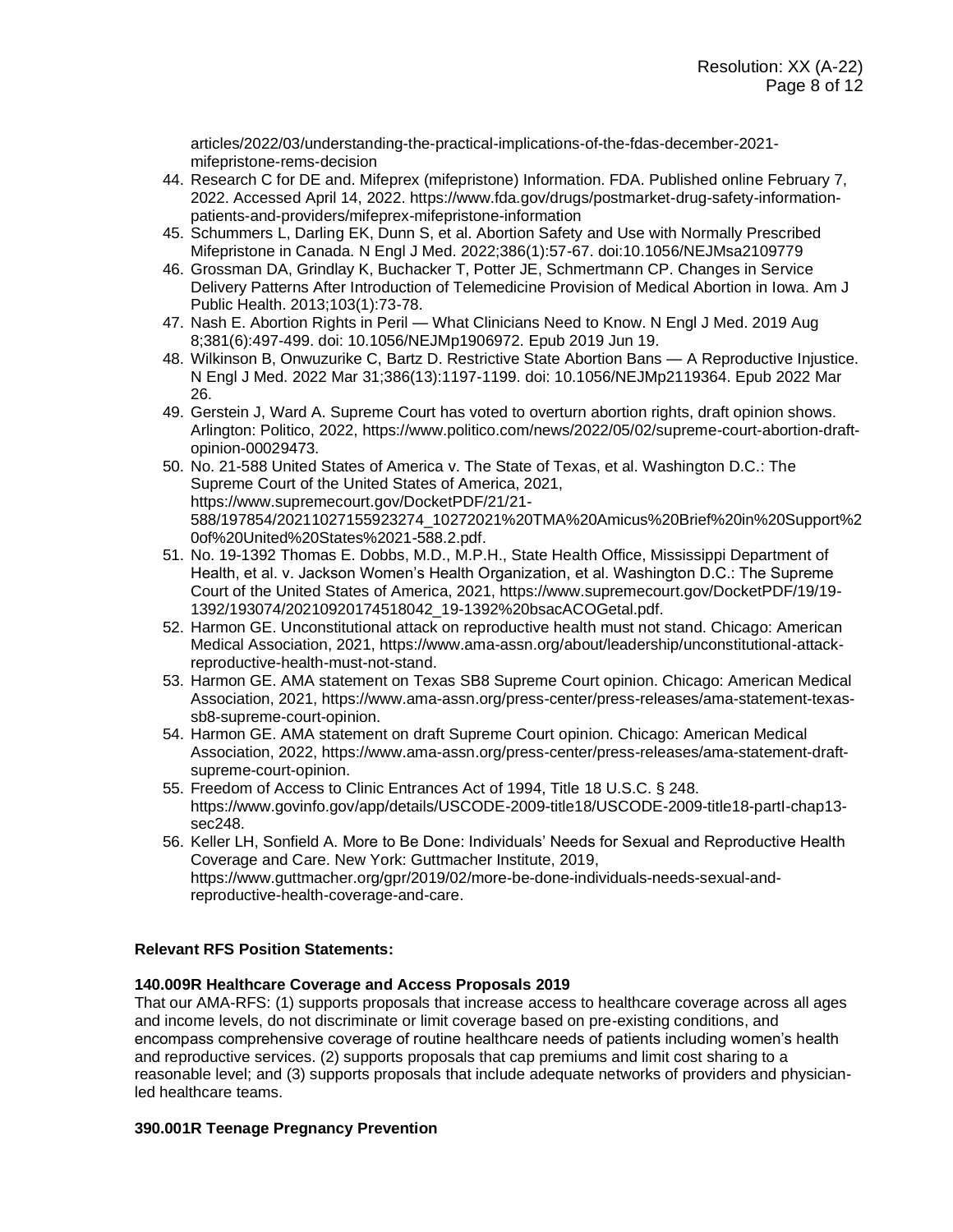That our AMA provide testimony to Congress and actively support funding that provides reproductive preventative screenings and family planning services which are an essential part of women's health services and vital for unintended pregnancy prevention.

# **390.005R Maternal/Fetal Conflict**

That our AMA-RFS support the following statements:

(1) Judicial intervention is inappropriate when a woman has made an informed refusal of a medical treatment designed to benefit her fetus. If an exceptional circumstance could be found in which a medical treatment poses an insignificant or no health risk to the woman, entails a minimal invasion of her bodily integrity, and would clearly prevent substantial and irreversible harm to her fetus, it might be appropriate for a physician to seek judicial intervention. However, the fundamental principle against compelled medical procedures should control in all cases which do not present such exceptional circumstances. (2) The physician's duty is to ensure that the pregnant woman makes an informed and thoughtful decision, not to dictate the woman's decision.

(3) A physician should not be liable for honoring a pregnant woman's informed refusal of medical treatment designed to benefit the fetus.

(4) Criminal sanctions or civil liability for harmful behavior by the pregnant woman toward her fetus are inappropriate.

(5) Pregnant substance abusers should be provided with rehabilitative treatment appropriate to their specific physiological and psychological needs.

#### **390.006R Opposition to Criminalization of Reproductive Decision Making** That our AMA:

(1) oppose any legislation or ballot measures that could criminalize in-vitro fertilization, contraception, or the management of ectopic and molar pregnancies; and

(2) report back on the issue at I-13.

#### **390.008R Fair Access to Evidence-Based Family Planning Methods**

That our AMA-RFS:

(1) recognize that choices regarding family planning and medical or surgical termination of pregnancy are personal and autonomous and are to be made by a patient in concert with their health care provider; and (2) support changes to public and private payment mechanisms that would make evidence-based family planning methods and medical or surgical termination of pregnancy accessible to all patients, regardless of socioeconomic background.

#### **390.009R Protection of Access and Coverage of Women's Preventative and Maternity Care**

That our AMA-RFS support legislation and regulations that ensures women have comprehensive coverage and access to preventative care, contraception, and maternity care with no cost sharing.

#### **390.010R Removal of the Food and Drug Administration Risk Evaluation and Mitigation Strategy for Mifepristone Use in Early Pregnancy Failure**

That our AMA-RFS support the removal of the FDA Risk Evaluation and Mitigation Strategy for mifepristone in early pregnancy failure; and That our AMA-RFS support education and training of practitioners who diagnose and are allowed to treat early pregnancy failure with mifepristone.

#### **Relevant AMA Policy:**

#### **H-5.980 Oppose the Criminalization of Self-Induced Abortion**

Our AMA: (1) opposes the criminalization of self-induced abortion as it increases patients' medical risks and deters patients from seeking medically necessary services; and (2) will advocate against any legislative efforts to criminalize self-induced abortion.

#### **H-5.982 Late-Term Pregnancy Termination Techniques**

(1) The term 'partial birth abortion' is not a medical term. The AMA will use the term "intact dilatation and extraction"(or intact D&X) to refer to a specific procedure comprised of the following elements: deliberate dilatation of the cervix, usually over a sequence of days; instrumental or manual conversion of the fetus to a footling breech; breech extraction of the body excepting the head; and partial evacuation of the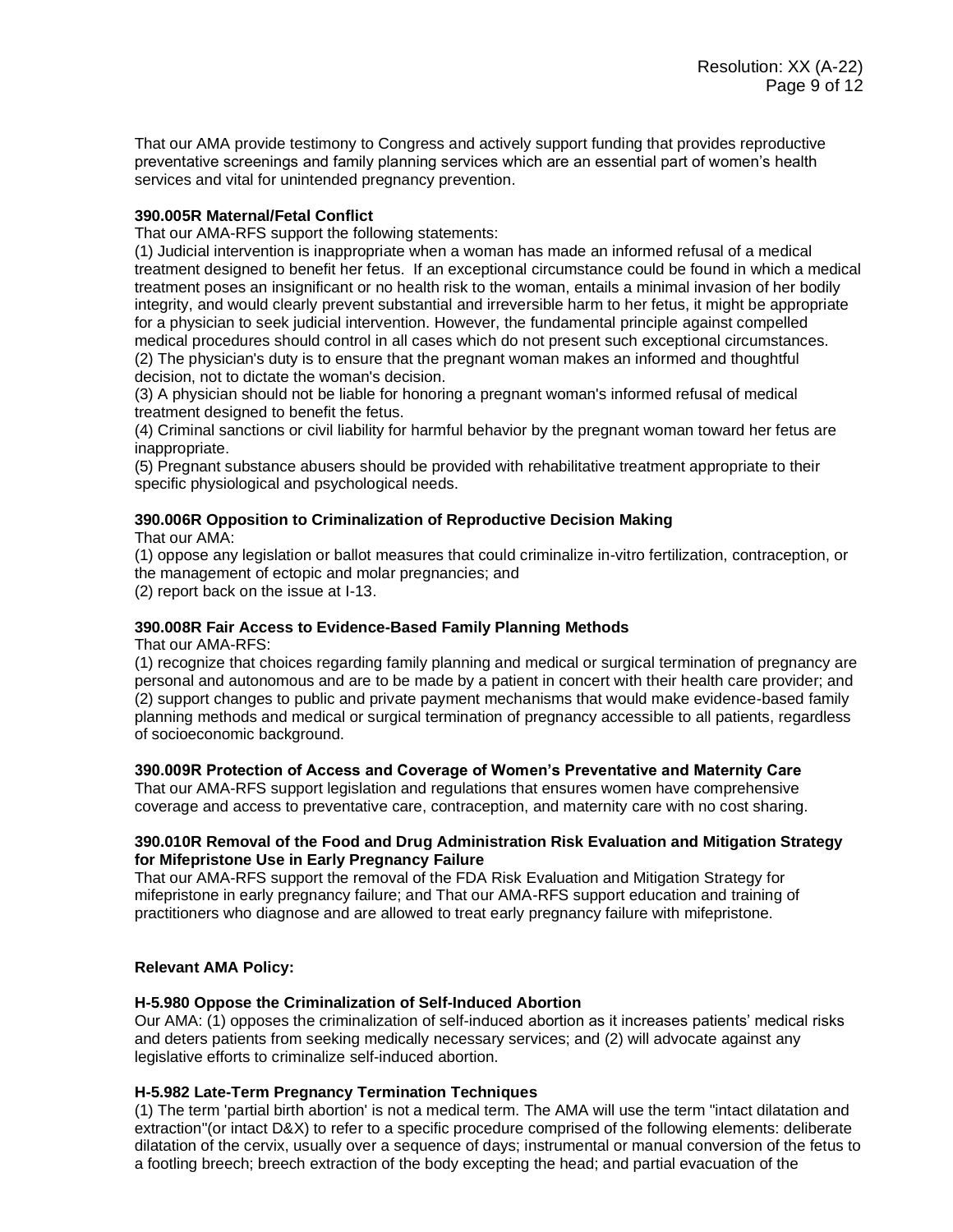intracranial contents of the fetus to effect vaginal delivery of a dead but otherwise intact fetus. This procedure is distinct from dilatation and evacuation (D&E) procedures more commonly used to induce abortion after the first trimester. Because 'partial birth abortion' is not a medical term it will not be used by the AMA.

(2) According to the scientific literature, there does not appear to be any identified situation in which intact D&X is the only appropriate procedure to induce abortion, and ethical concerns have been raised about intact D&X. The AMA recommends that the procedure not be used unless alternative procedures pose materially greater risk to the woman. The physician must, however, retain the discretion to make that judgment, acting within standards of good medical practice and in the best interest of the patient. (3) The viability of the fetus and the time when viability is achieved may vary with each pregnancy. In the second-trimester when viability may be in question, it is the physician who should determine the viability of a specific fetus, using the latest available diagnostic technology.

(4) In recognition of the constitutional principles regarding the right to an abortion articulated by the Supreme Court in Roe v. Wade, and in keeping with the science and values of medicine, the AMA recommends that abortions not be performed in the third trimester except in cases of serious fetal anomalies incompatible with life. Although third-trimester abortions can be performed to preserve the life or health of the mother, they are, in fact, generally not necessary for those purposes. Except in extraordinary circumstances, maternal health factors which demand termination of the pregnancy can be accommodated without sacrifice of the fetus, and the near certainty of the independent viability of the fetus argues for ending the pregnancy by appropriate delivery.

# **H-5.983 Pregnancy Termination**

The AMA adopted the position that pregnancy termination be performed only by appropriately trained physicians (MD or DO).

#### **H-5.985 Fetal Tissue Research**

The AMA supports the use of fetal tissue obtained from induced abortion for scientific research.

#### **H-5.988 Accurate Reporting on AMA Abortion Policy**

Our AMA HOD cautions members of the Board of Trustees, Councils, employees and members of the House of Delegates to precisely state current AMA policy on abortion and related issues in an effort to minimize public misperception of AMA policy and urges that our AMA continue efforts to refute misstatements and misquotes by the media with reference to AMA abortion policy.

### **H-5.989 Freedom of Communication Between Physicians and Patients**

It is the policy of the AMA: (1) to strongly condemn any interference by the government or other third parties that causes a physician to compromise his or her medical judgment as to what information or treatment is in the best interest of the patient;

(2) working with other organizations as appropriate, to vigorously pursue legislative relief from regulations or statutes that prevent physicians from freely discussing with or providing information to patients about medical care and procedures or which interfere with the physician-patient relationship;

(3) to communicate to HHS its continued opposition to any regulation that proposes restrictions on physician-patient communications; and

(4) to inform the American public as to the dangers inherent in regulations or statutes restricting communication between physicians and their patients.

#### **H-5.990 Policy on Abortion**

The issue of support of or opposition to abortion is a matter for members of the AMA to decide individually, based on personal values or beliefs. The AMA will take no action which may be construed as an attempt to alter or influence the personal views of individual physicians regarding abortion procedures.

# **H-5.993 Right to Privacy in Termination of Pregnancy**

The AMA reaffirms existing policy that (1) abortion is a medical procedure and should be performed only by a duly licensed physician in conformance with standards of good medical practice and the laws of the state; and (2) no physician or other professional personnel shall be required to perform an act violative of good medical judgment or personally held moral principles. In these circumstances good medical practice requires only that the physician or other professional withdraw from the case so long as the withdrawal is consistent with good medical practice. The AMA further supports the position that the early termination of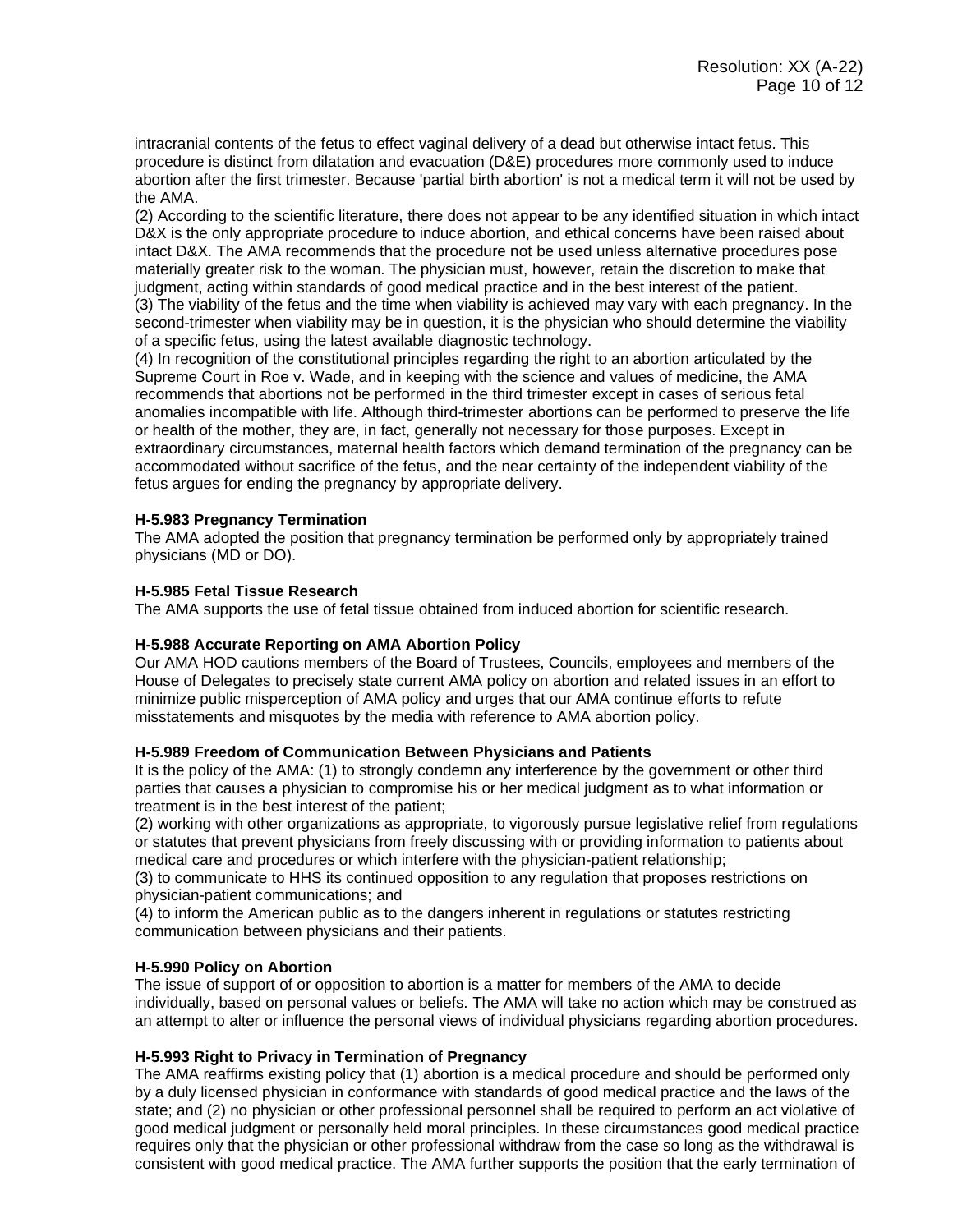pregnancy is a medical matter between the patient and the physician, subject to the physician's clinical judgment, the patient's informed consent, and the availability of appropriate facilities.

# **H-5.995 Abortion**

Our AMA reaffirms that: (1) abortion is a medical procedure and should be performed only by a duly licensed physician and surgeon in conformance with standards of good medical practice and the Medical Practice Act of his state; and (2) no physician or other professional personnel shall be required to perform an act violative of good medical judgment. Neither physician, hospital, nor hospital personnel shall be required to perform any act violative of personally held moral principles. In these circumstances, good medical practice requires only that the physician or other professional withdraw from the case, so long as the withdrawal is consistent with good medical practice.

# **H-5.997 Violence Against Medical Facilities and Health Care Practitioners and Their Families**

The AMA supports the right of access to medical care and opposes (1) violence and all acts of intimidation directed against physicians and other health care providers and their families and (2) violence directed against medical facilities, including abortion clinics and family planning centers, as an infringement of the individual's right of access to the services of such centers.

# **H-5.998 Public Funding of Abortion Services**

The AMA reaffirms its opposition to legislative proposals that utilize federal or state health care funding mechanisms to deny established and accepted medical care to any segment of the population.

# **H-65.960 Health, In All Its Dimensions, Is a Basic Right**

Our AMA acknowledges: (1) that enjoyment of the highest attainable standard of health, in all its dimensions, including health care is a basic human right; and (2) that the provision of health care services as well as optimizing the social determinants of health is an ethical obligation of a civil society.

#### **H-75.987 Reducing Unintended Pregnancy**

Our AMA: (1) urges health care professionals to provide care for women of reproductive age, to assist them in planning for pregnancy and support age-appropriate education in esteem building, decisionmaking and family life in an effort to introduce the concept of planning for childbearing in the educational process; (2) supports reducing unintended pregnancies as a national goal; and (3) supports the training of all primary care physicians and relevant allied health professionals in the area of preconception counseling, including the recognition of long-acting reversible contraceptives as efficacious and economical forms of contraception.

#### **D-75.997 Access to Emergency Contraception**

1. Our AMA will: (a) intensify efforts to improve awareness and understanding about the availability of emergency contraception in the general public; and (b) support and monitor the application process of manufacturers filing for over-the-counter approval of emergency contraception pills with the Food and Drug Administration (FDA).

2. Our AMA: (a) will work in collaboration with other stakeholders (such as American College of Obstetricians and Gynecologists, American Academy of Pediatrics, and American College of Preventive Medicine) to communicate with the National Association of Chain Drug Stores and the National Community Pharmacists Association, and request that pharmacies utilize their web site or other means to signify whether they stock and dispense emergency contraception, and if not, where it can be obtained in their region, either with or without a prescription; and (b) urges that established emergency contraception regimens be approved for over-the-counter access to women of reproductive age, as recommended by the relevant medical specialty societies and the US Food and Drug Administration's own expert panel.

#### **H-100.948 Ending the Risk Evaluation and Mitigation Strategy (REMS) Policy on Mifepristone (Mifeprex)**

Our AMA will support efforts urging the Food and Drug Administration to lift the Risk Evaluation and Mitigation Strategy on mifepristone.

#### **H-185.937 Reproductive Parity**

Our AMA supports legislation and policies that require any health insurance products offering maternity services to include all choices in the management of reproductive medical care.